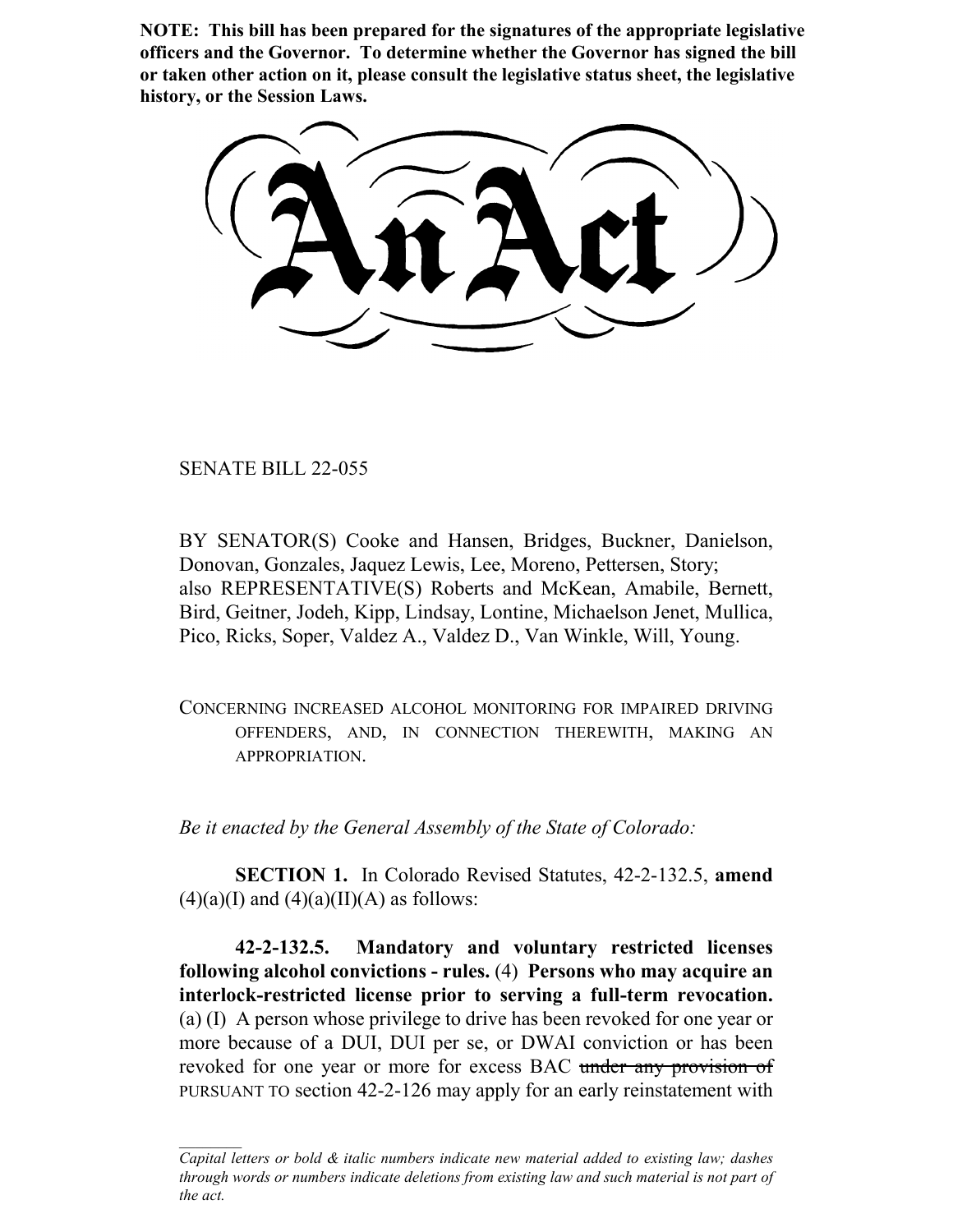an interlock-restricted license under the provisions of PURSUANT TO this section after the person's privilege to drive has been revoked for one month AT ANY TIME; except that a person who is less than twenty-one years of age at the time of the offense may not apply for early reinstatement until his or her THE PERSON's license has been revoked for one year. A person whose privilege to drive has been revoked for one year or more because of a refusal may apply for an early reinstatement with an interlock-restricted license under the provisions of PURSUANT TO this section after the person's privilege to drive has been revoked for two months; except that a person who is less than twenty-one years of age at the time of the offense may not apply for early reinstatement until his or her THE PERSON's license has been revoked for one year. Except for first-time offenders as provided in subparagraph (II) of this paragraph (a) SUBSECTION  $(4)(a)(II)$  OF THIS SECTION or for persistent drunk drivers as provided in subsection (3) of this section, the restrictions imposed pursuant to this section shall remain in effect for the longer of one year or the total time period remaining on the license restraint prior to early reinstatement.

(II) (A) **First-time offender eligibility.** For revocations for convictions for DUI or DUI per se under PURSUANT TO section 42-2-125  $(1)(b.5)$  or for excess BAC 0.08 under PURSUANT TO section 42-2-126  $(3)(a)(I)$  for a first violation that requires only a nine-month revocation, a person twenty-one years of age or older at the time of the offense may apply for an early reinstatement with an interlock-restricted license under the provisions of PURSUANT TO this section after the person's privilege to drive has been revoked for at least one month AT ANY TIME. Except as provided in subsection (3) of this section and sub-subparagraph  $(B)$  of this subparagraph  $(H)$  SUBSECTION  $(4)(a)(II)(B)$  OF THIS SECTION, the restrictions imposed pursuant to this subparagraph  $(H)$  shall SUBSECTION  $(4)(a)(II)$ remain in effect for at least eight months THE TOTAL TIME PERIOD REMAINING ON THE LICENSE RESTRAINT PRIOR TO EARLY REINSTATEMENT.

**SECTION 2.** In Colorado Revised Statutes, 42-4-1307, **amend**  $(6.5)(c)(II)$ , (7) introductory portion, (7)(b)(VI), and (13); and **add** (2)(a.7) as follows:

**42-4-1307. Penalties for traffic offenses involving alcohol and drugs - legislative declaration - definitions - repeal.** (2) **Definitions.** As used in this section, unless the context otherwise requires:

PAGE 2-SENATE BILL 22-055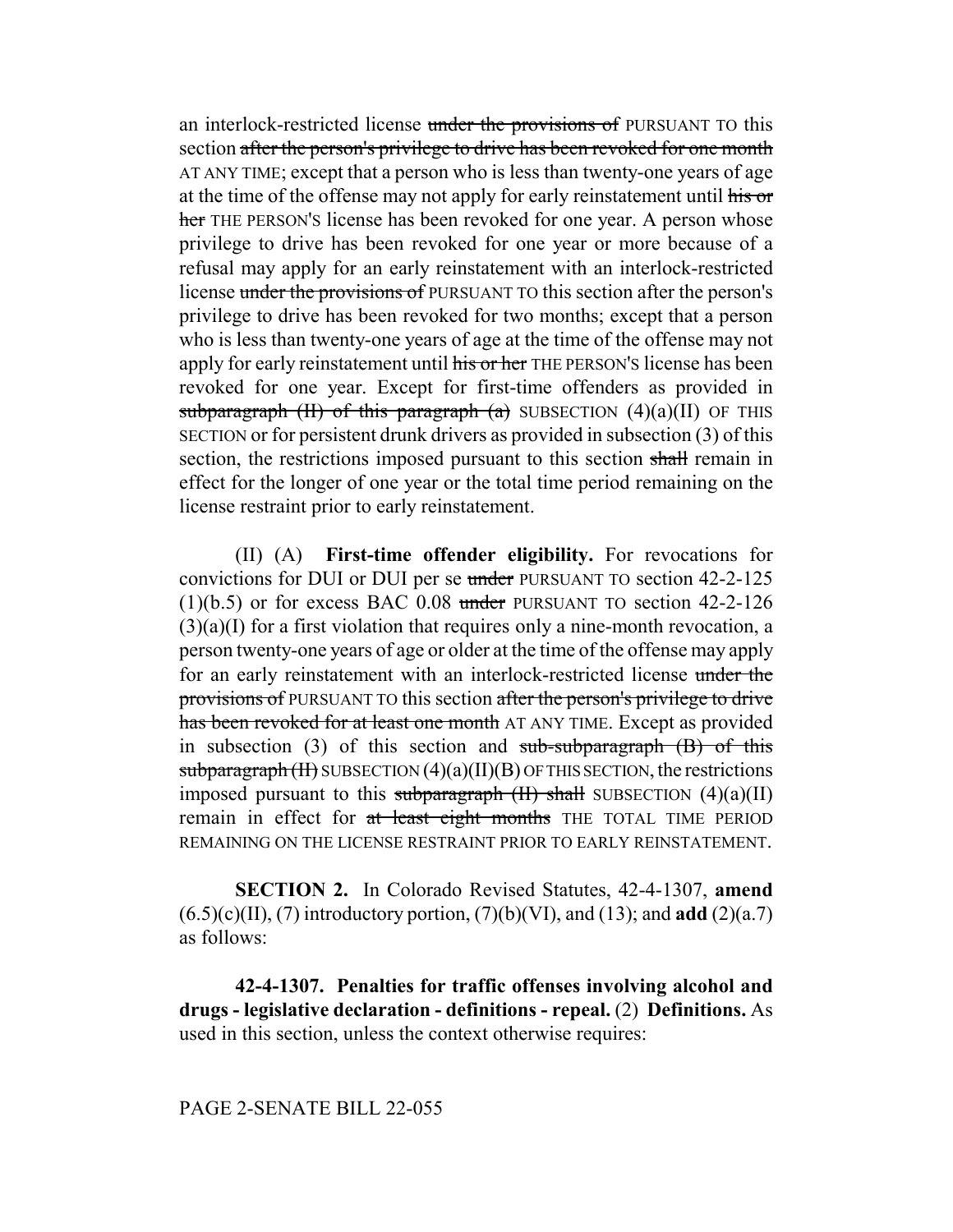(a.7) "CONTINUOUS ALCOHOL MONITORING" MEANS MONITORING THE ALCOHOL CONTENT IN A PERSON BY USING A DEVICE OR INSTRUMENT THAT IS ATTACHED TO THE PERSON AND DESIGNED TO AUTOMATICALLY TEST THE ALCOHOL CONTENT IN THE PERSON BY CONTACT WITH THE PERSON'S SKIN AT LEAST ONCE EVERY ONE-HALF HOUR REGARDLESS OF THE PERSON'S LOCATION, AND WHICH DETECTS THE PRESENCE OF ALCOHOL IN A PERSON AND WHETHER A PERSON ATTEMPTS TO TAMPER WITH, OBSTRUCT, OR REMOVE THE DEVICE.

(6.5) **Felony offenses.** (c) Additionally, if the court sentences the defendant to a term of probation as provided by section 18-1.3-202, then, as a condition of probation, the court shall:

(II) Sentence the defendant in accordance with subsection (7)(b) of this section, INCLUDING REQUIRING THE PERSON TO SUBMIT TO CONTINUOUS ALCOHOL MONITORING FOR AT LEAST NINETY DAYS AS DESCRIBED IN SUBSECTION (7)(b)(VI)(B) OF THIS SECTION.

(7) **Probation-related penalties.** When a person is sentenced to a period of probation pursuant to subparagraph (IV) of paragraph (a) of subsection (5) of this section or subparagraph (IV) of paragraph (a) of subsection  $(6)$  SUBSECTION  $(5)(a)(IV)$  OR  $(6)(a)(IV)$  of this section:

(b) The court:

(VI)  $(A)$  May require the A person SENTENCED FOR A SECOND OFFENSE PURSUANT TO SUBSECTION  $(5)(a)(IV)$  OF THIS SECTION to submit to continuous alcohol monitoring using such technology or devices as are available to the court for such THAT purpose; EXCEPT THAT THE COURT SHALL NOT REQUIRE CONTINUOUS ALCOHOL MONITORING IF THE COURT FINDS THAT REQUIRING MONITORING IS NOT IN THE BEST INTERESTS OF JUSTICE, AND THE COURT ENTERS THAT FINDING IN THE RECORD, OR IF THE PERSON'S RESIDENCE IS IN AN AREA WHERE THE PERSON CANNOT REASONABLY ACQUIRE A CONTINUOUS ALCOHOL MONITORING DEVICE; and

(B) SHALL REQUIRE A PERSON SENTENCED FOR A THIRD OR SUBSEQUENT OFFENSE PURSUANT TO SUBSECTION  $(6)(a)(IV)$  OF THIS SECTION TO SUBMIT TO CONTINUOUS ALCOHOL MONITORING FOR AT LEAST NINETY DAYS USING TECHNOLOGY OR DEVICES AVAILABLE TO THE COURT FOR THAT PURPOSE; EXCEPT THAT THE COURT SHALL NOT REQUIRE

## PAGE 3-SENATE BILL 22-055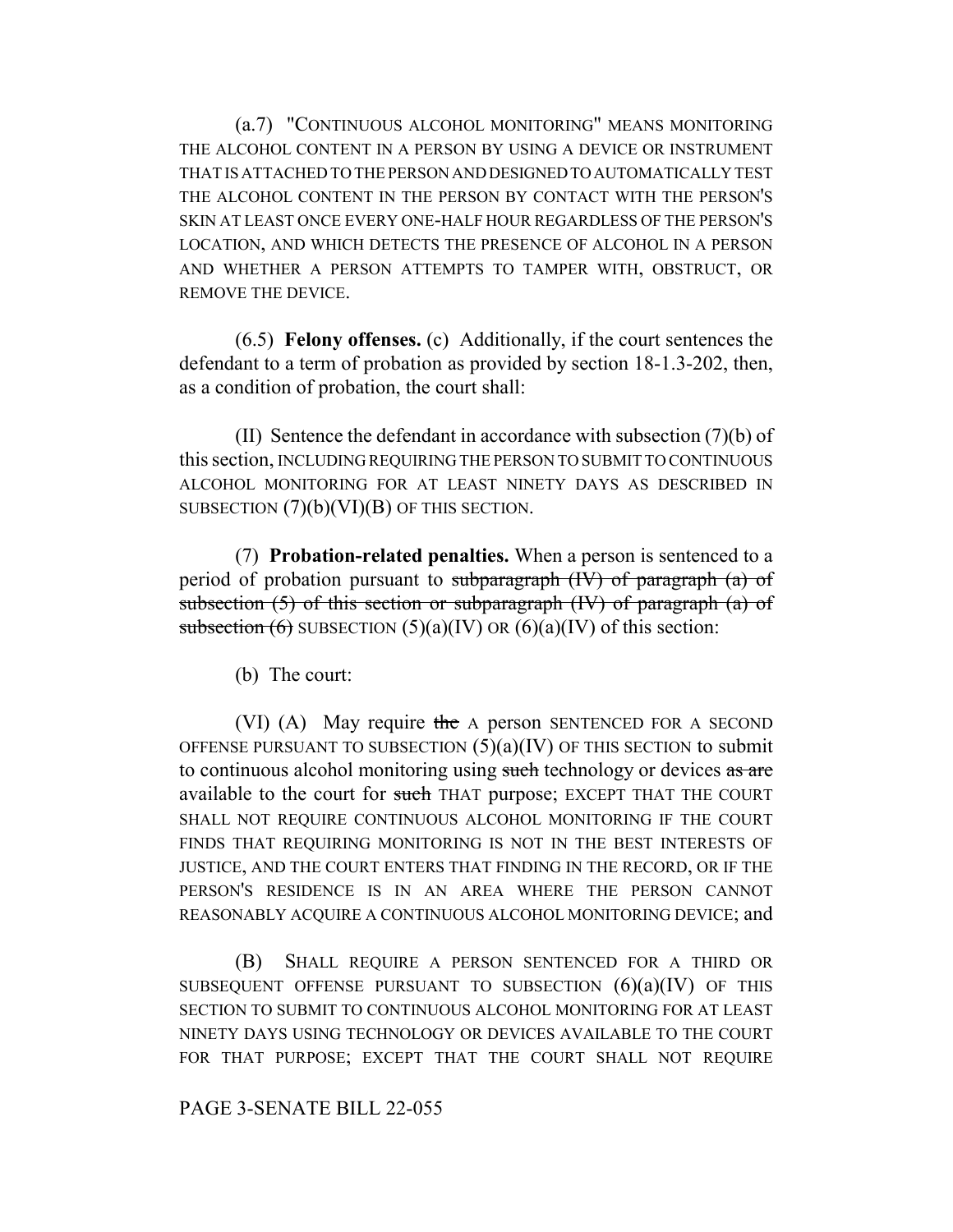CONTINUOUS ALCOHOL MONITORING IF THE COURT FINDS THAT REQUIRING MONITORING IS NOT IN THE BEST INTERESTS OF JUSTICE, AND THE COURT ENTERS THAT FINDING IN THE RECORD, OR IF THE PERSON'S RESIDENCE IS IN AN AREA WHERE THE PERSON CANNOT REASONABLY ACQUIRE A CONTINUOUS ALCOHOL MONITORING DEVICE; AND

(13) **Alcohol and drug evaluation and supervision costs.** (a) In addition to any fines, fees, or costs levied against a person convicted of DUI, DUI per se, DWAI, or UDD, the judge shall assess each such person for the cost of the presentence or postsentence alcohol and drug evaluation and supervision services.

(b) A PERSON REQUIRED TO SUBMIT TO CONTINUOUS ALCOHOL MONITORING SHALL PAY THE COSTS OF MONITORING UNLESS THE COURT DETERMINES THAT THE PERSON IS UNABLE TO PAY THE COSTS. IF THE COURT DETERMINES THAT THE PERSON IS UNABLE TO PAY THE COSTS OF CONTINUOUS ALCOHOL MONITORING, THE JUDICIAL DISTRICT'S PROBATION DEPARTMENT SHALL PAY THE COSTS OF MONITORING. THE COURT SHALL PRESUME THAT A PERSON REPRESENTED BY COURT-APPOINTED COUNSEL IS UNABLE TO PAY FOR MONITORING SERVICES.

**SECTION 3.** In Colorado Revised Statutes, 16-11-214, **amend**  $(1)(a)$  as follows:

**16-11-214. Fund created - probation services.** (1) (a) There is created in the state treasury the offender services fund to which must be credited one hundred percent of any cost of care payments or probation supervision fees paid to the state pursuant to section  $18-1.3-204$  (2)(a)(V) or 19-2.5-1120 and from which the general assembly shall make annual appropriations for administrative and personnel costs for adult and juvenile probation services, as well as for adjunct adult and juvenile probation services in the judicial department, including treatment services; contract services; drug and alcohol treatment services, INCLUDING CONTINUOUS ALCOHOL MONITORING; and program development, and for associated administrative and personnel costs. Any money remaining in the fund at the end of any fiscal year does not revert to the general fund.

**SECTION 4. Appropriation.** (1) For the 2022-23 state fiscal year, \$517,292 is appropriated to the judicial department. This appropriation is from the offender services fund created in section 16-11-214 (1)(a), C.R.S.

PAGE 4-SENATE BILL 22-055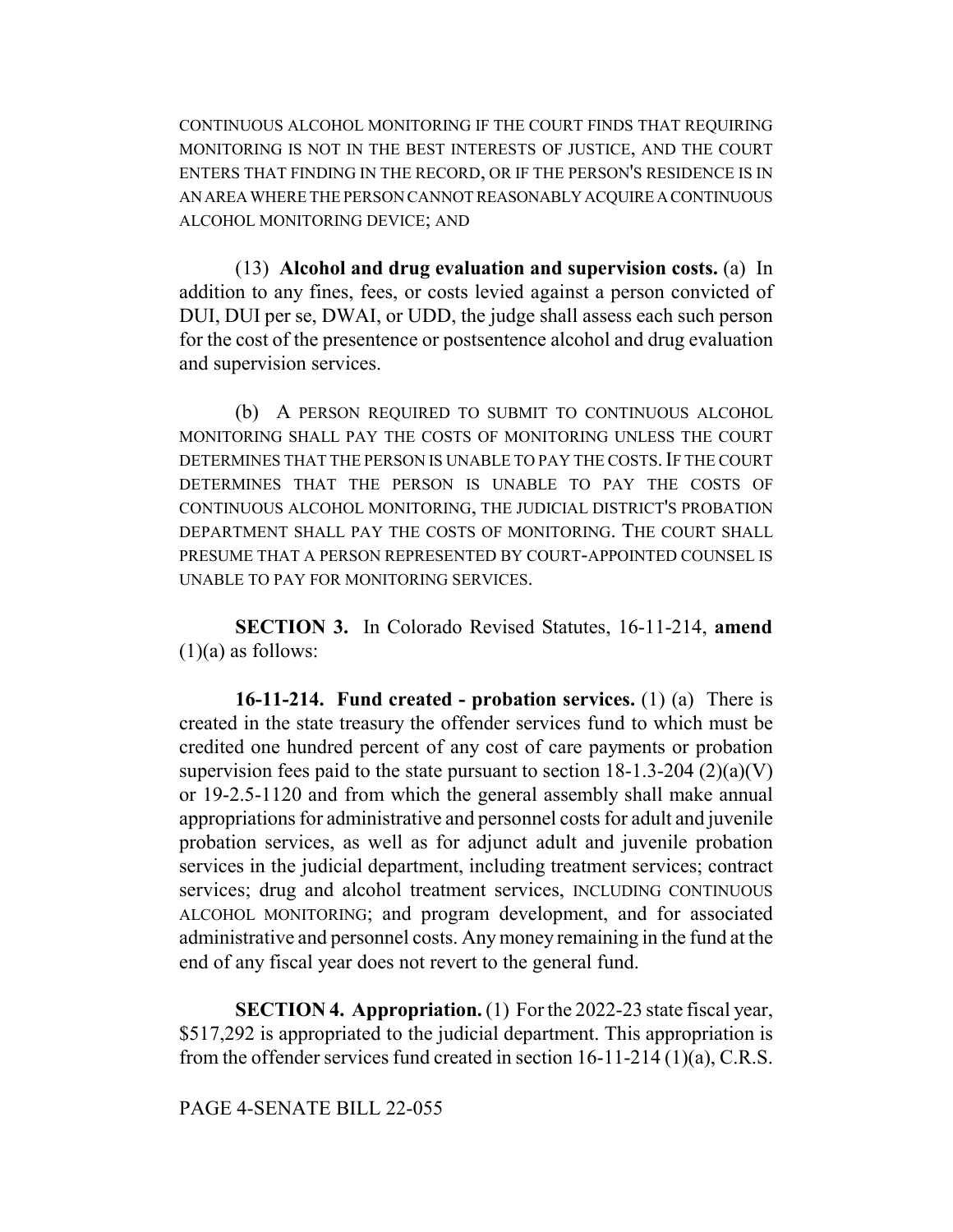To implement this act, the department may use this appropriation as follows:

(a) \$502,092 for use by probation and related services for probation programs, which amount is based on an assumption that the division will require an additional 1.3 FTE; and

(b) \$15,200 for use by courts administration for capital outlay.

(2) For the 2022-23 state fiscal year, \$10,294 is appropriated to the department of revenue. This appropriation is from the general fund. To implement this act, the department may use this appropriation as follows:

(a) \$808 for use by the executive director's office for personal services related to administration and support;

(b) \$8,100 for use by the division of motor vehicles for DRIVES maintenance and support; and

(c) \$1,386 for the purchase of information technology services.

(3) For the 2022-23 state fiscal year, \$1,386 is appropriated to the office of the governor for use by the office of information technology. This appropriation is from reappropriated funds received from the department of revenue under subsection (2)(c) of this section. To implement this act, the office may use this appropriation to provide information technology services for the department of revenue.

**SECTION 5. Act subject to petition - effective date applicability.** (1) This act takes effect at 12:01 a.m. on the day following the expiration of the ninety-day period after final adjournment of the general assembly; except that, if a referendum petition is filed pursuant to section 1 (3) of article V of the state constitution against this act or an item, section, or part of this act within such period, then the act, item, section, or part will not take effect unless approved by the people at the general election to be held in November 2022 and, in such case, will take effect on the date of the official declaration of the vote thereon by the governor.